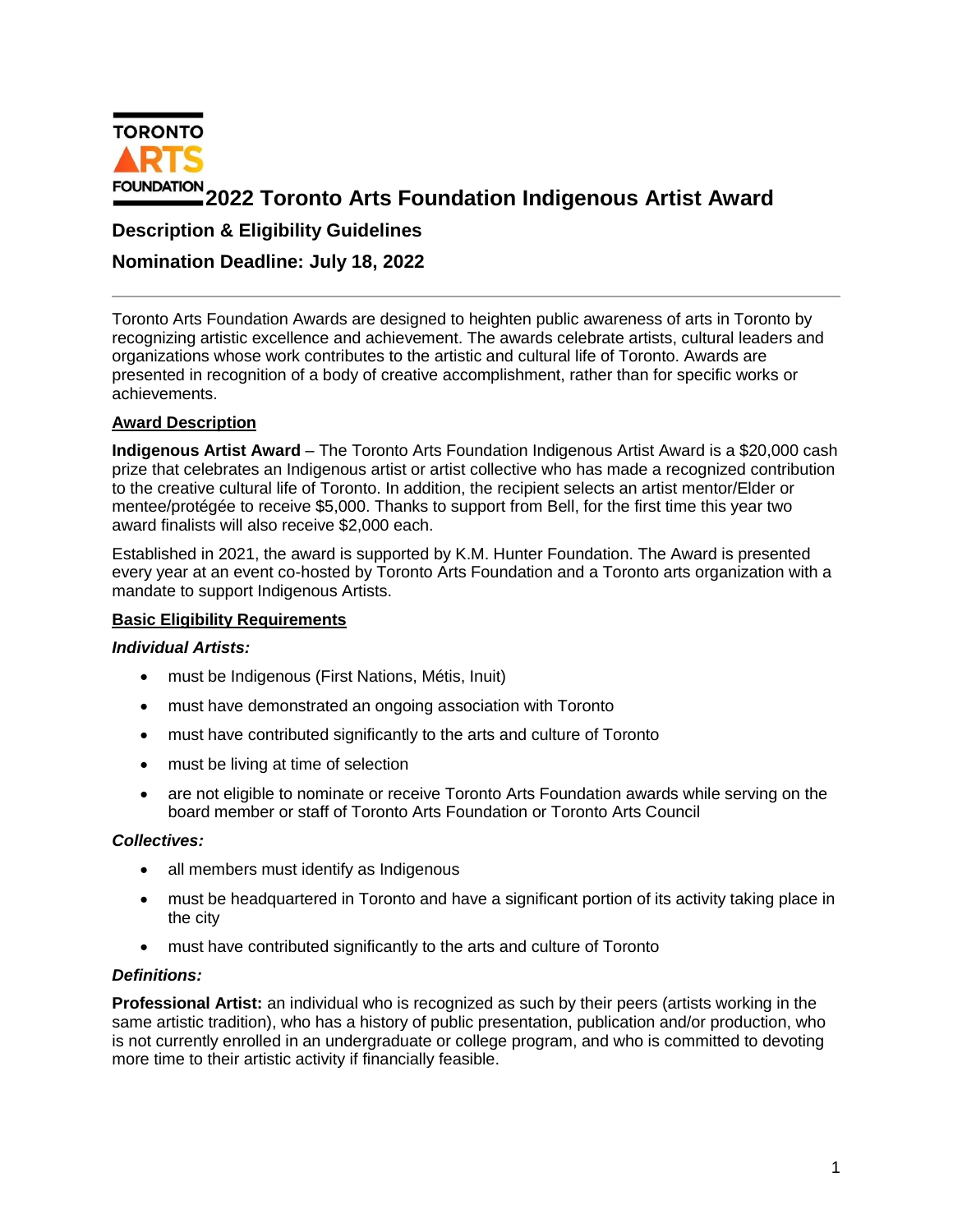**Collective:** A collective is defined as two or more artists working together under a group name, either on a single project or on an ongoing basis. Collectives are unincorporated and operate on a not-for-profit basis.

*\*Incorporated Organizations are not eligible for this Award for 2022.*

Undergraduate and college students are not eligible to apply.

No person or organization may be selected for more than one Toronto Arts Foundation award within any given year. No person or organization may receive the same Toronto Arts Foundation award twice. This does not preclude a recipient from being considered for a different Toronto Arts Foundation award in the future.

## **How to Nominate**

*\*Individuals and collectives may self-nominate for the award, but will require a letter of reference.*

To nominate an individual, a collective or organization for the Toronto Arts Foundation Indigenous Artist Award you must:

- Visit the [Toronto Arts Foundation Nomination portal.](https://tac.smartsimple.ca/welcome/taf/)
- Register an account on the Toronto Arts Foundation Nomination portal or sign in to your existing account
- Submit the nomination online, complete with supporting material

## *Notes:*

Along with the name of the individual or organization you are nominating, the nomination portal will ask for a biography, a nomination rationale, and accompanying support material in the form of visual, audio or text-based attachments.

Nominators can save their application at any time before submission by clicking 'Save Draft'. Nominators can log-in and out of the Toronto Arts Foundation Nomination portal as many times as needed before clicking 'Submit'.

*\*Please ensure you register through the Toronto Arts Foundation Nomination portal and not Toronto Arts Council's TAC Grants Online.*

## **Details of Nomination and Selection Process**

**Nominations:** Nominations will be sought broadly through a promotional social media campaign, outreach activities and information sessions and events.

**Selection Process:** An Award Assessment Panel of up to 10 Indigenous arts community members will review nomination profiles and select a shortlist and recipient recommendation for this award. The recommendations then go to Toronto Arts Foundation's Board of Directors for final approval.

## **Award Selection Process: Policies and Procedures**

- Deliberations will be guided by the following assessment criteria:
- artistic strength and achievement;
- strength of the candidate's artistic goals and objectives;
- contribution to the development of arts and culture in Toronto; and
- the nominee's overall public impact including community engagement.

Following deliberations, the Assessors will recommend a shortlist and recipient for the award. The shortlist will be made public in advance of the official awards presentation. The recipient will be announced the day of the official awards presentation event.